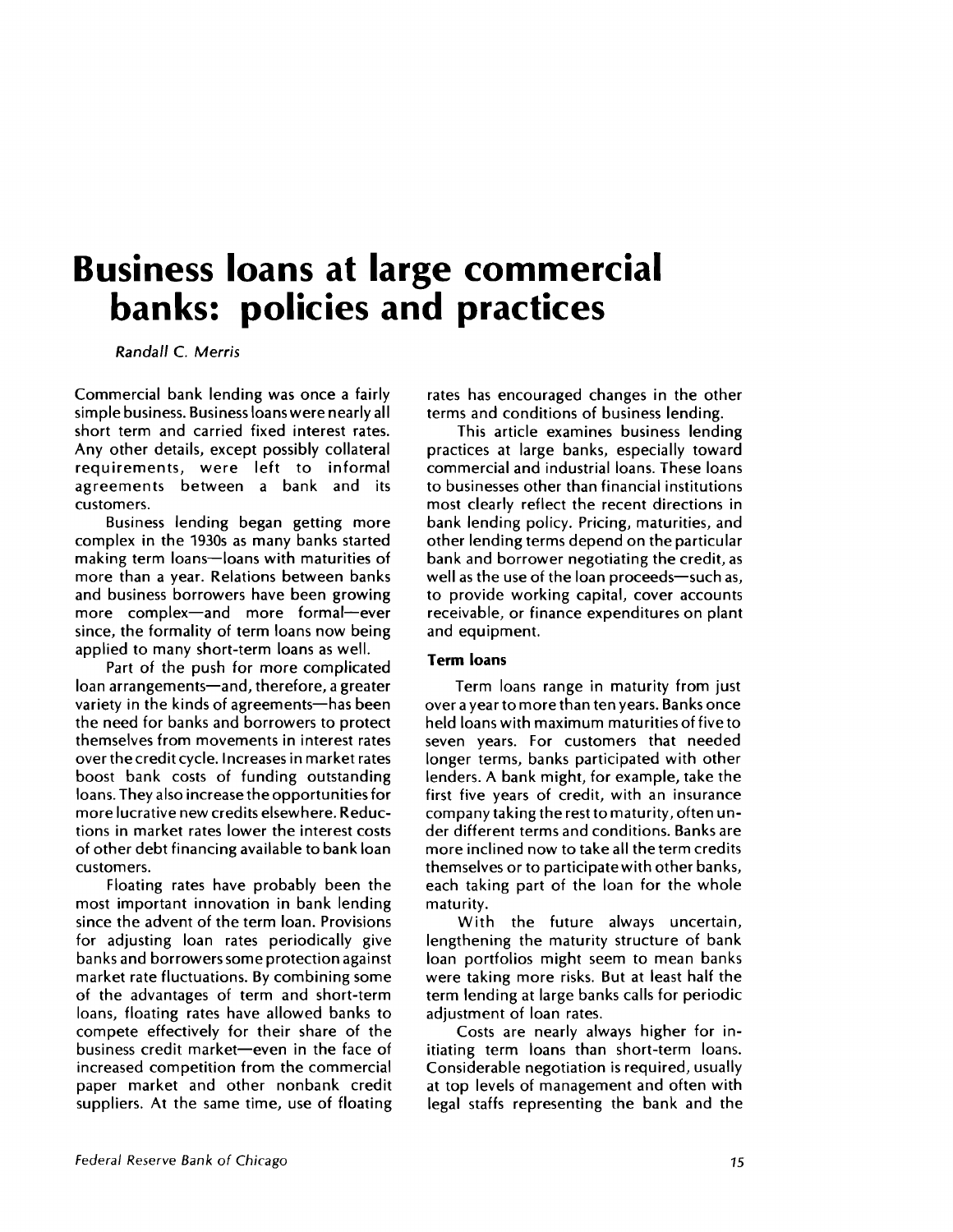borrower. And voluminous documentation is needed to cover both the terms and conditions of the loan. Administrative costs are also high, especially in the frequent situations where the bank and borrower need to keep in touch throughout the life of the loan.

Agreement has to be reached not only on the amount of the loan and its price but also **any** number of other points:

*Loan commitment—an* arrangement for the borrower to draw down loans and sometimes even a schedule for disbursing the funds. As the funds are made available to the borrower whether he uses them or not, a fee is sometimes charged on the amount of the commitment not used.

#### **Fall of the Real Bills Doctrine .. .**

Though term loans were sometimes made for special purposes, most banks offered only short-term credit until well into this century. This was because bank policies were based on the commercial loan theory of credit, an American adaptation of the Real Bills Doctrine in England.

According to this doctrine, the only appropriate bank loans were short-term, self-liquidating notes. By self-liquidating, bankers meant loans that led to enough increase in sales and near-term profits to cover repayment. Loans for plant and equipment did not usually qualify, the reasoning being that several years might be needed before returns on fixed capital were enough to retire the debt.

Some business loans were renewed routinely, even as early as the 1830s, with the result that nominally short-term credit arrangements were actually long term. Not until the 1920s, however, was the commercial loan theory seriously challenged. The idea that loans needed to be self-liquidating began losing credibility for several reasons:

• The realization that the commercial loan theory did not provide the monetary policy advantages its proponents claimed.

• The practice of financing long-term projects by borrowing from one bank to pay off another—sequential bank financing.

• The emergence of the view that banks could gain liquidity better from their nonloan assets and their liabilities.

Proponents of the Real Bills Doctrine had long argued that the requirement that bank loans be self-liquidating made the money supply expand and contract with the needs of business. However, bankers became increasingly aware, especially in looking back on the Panic of 1907, that the policy did not prevent severe contractions, bank deposit runs, or bank failures.

Many banks, meanwhile, had imposed the rule that customers had to have all their loans at the bank paid up sometime during the year. This clean-up rule, meant to strengthen the commercial loan theory, actually had the opposite effect. Annual cleanups tended to encourage short-term borrowing first at one bank, then another, and then back at the first bank—all to extend effective credit periods for fixed-capital purposes.

Renewals, sequential financing across banks, and the clean-up rule together debased the short-term loan doctrine. It took a new theory of bank management, however, to utterly discredit the commercial loan theory.

The new theory took the view that as most business loans were not actually liquid, they did not serve as a funding cushion against unexpected deposit withdrawals. In place of short-term loans, the theory turned for liquidity to other assets—such as government and corporate securities, bankers' acceptances, and commercial paper—that could be sold with little loss of their capital value. A forerunner to modern liability management, the new theory also noted that banks could acquire liquidity through Federal Reserve borrowings and interbank sale of bonds under repurchase agreements.

Together, these changes both in attitude and in the structure of banks' short-term investment portfolios helped foster some growth of term lending in the 1920s.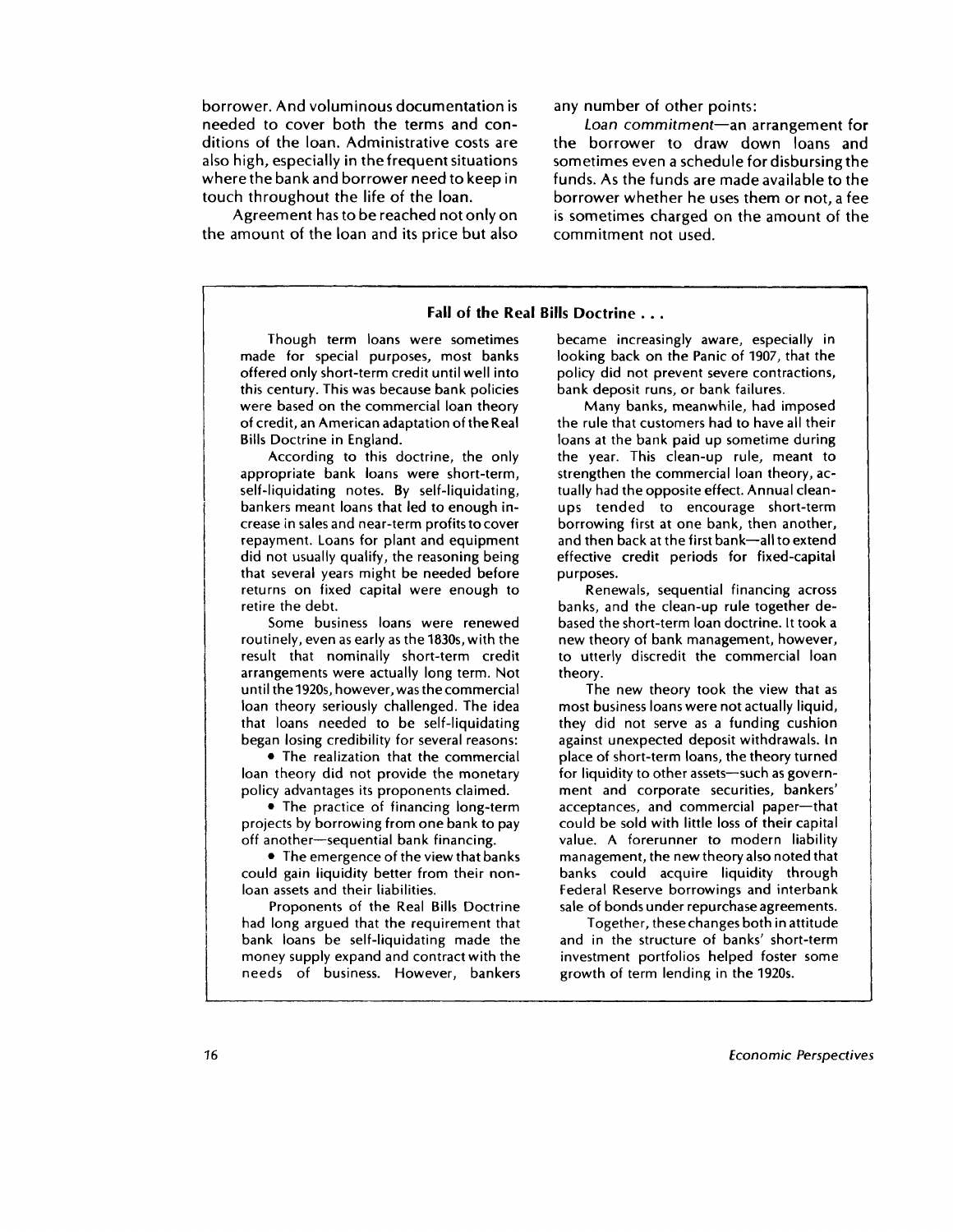*Instalment schedule—a* timetable for paying down the principal and interest. Payments are most often due monthly, quarterly, or semiannually.

*Supporting balance requirement—the* borrower's obligation to maintain demand deposits that help offset the cost of funding the loan. A bank may require that even a loan commitment be backed by demand deposits.

Collateral—property put up against a loan. Banker and borrower must agree on the physical nature of the collateral, its value, and the care to be taken in its handling and protection.

*Protective covenants—a* requirement that the borrower do certain things, as for example, keep working capital above some minimum level during the credit term or furnish the bank periodic financial reports. Covenants can also require that the borrower not do certain things without the bank's

approval—for example, expand its fixed assets, undertake further external financing, enter a merger, or acquire an affiliate.

Some of the costs of initiating and administering term loans are charged directly to borrowers as fees. But there is, of course, an interest rate at which banks are willing to absorb the remaining costs of term lending.

# **Revolving credits**

Revolving credits were once treated as short-term loans, which followed the banking convention that all loans had to be paid up sometime during the year—the annual cleanup rule. They now fall somewhere between term loans and short-term loans. Customers with revolving credits can borrow and repay repeatedly over the life of the agreement (usually two or three years) as long as the debt outstanding does not exceed the amount originally agreed on.

## **... and rise of term lending**

Although Real Bills persisted into the 1930s, events gave impetus to term lending.

• The slack demand for short-term loans during the Depression—even at a prime rate of  $1\frac{1}{2}$  percent from 1933 on—gave banks incentives and opportunities to shift into some higher yielding term loans.

• The Banking Acts of 1933 and 1935 limited bank activities in corporate security markets, leading banks to substitute term lending.

• The establishment of deposit insurance in 1933 reduced the likelihood of financial panics and deposit runs, encouraging some lengthening of the maturity of bank loan portfolios.

• A change in Federal Reserve rules in 1933 allowing loans of all maturities to be used as assets for discounts and advances at Federal Reserve banks increased the liquidity of term loans.

• Under the revision of bank examination standards in 1934, term loans were no longer routinely classified as "slow."

• With modern amortization gaining

general acceptance, term loans, which had usually called for payment of principal and interest at maturity, were made payable in annual, semiannual, quarterly, or monthly instalments. Instalment payments smoothed the flow of interest and principal back to the bank and, by demonstrating a borrower's ability to repay, helped banks monitor term loans and identify problem credits.

• Banks were encouraged to help finance the recovery, and followed the examples set by the Federal Reserve and Reconstruction Finance Corporation in making direct term loans to business.

The change was marked. A Federal Reserve survey in 1939 showed term loans accounted for a fourth of the dollar volume of business loans at the banks sampled-39 percent at the banks sampled in New York. More than a third of the banks, however, showed no more than five term loans on their books. A 1946 survey of member banks showed term lending accounting for more than a third of the dollar volume of business loans.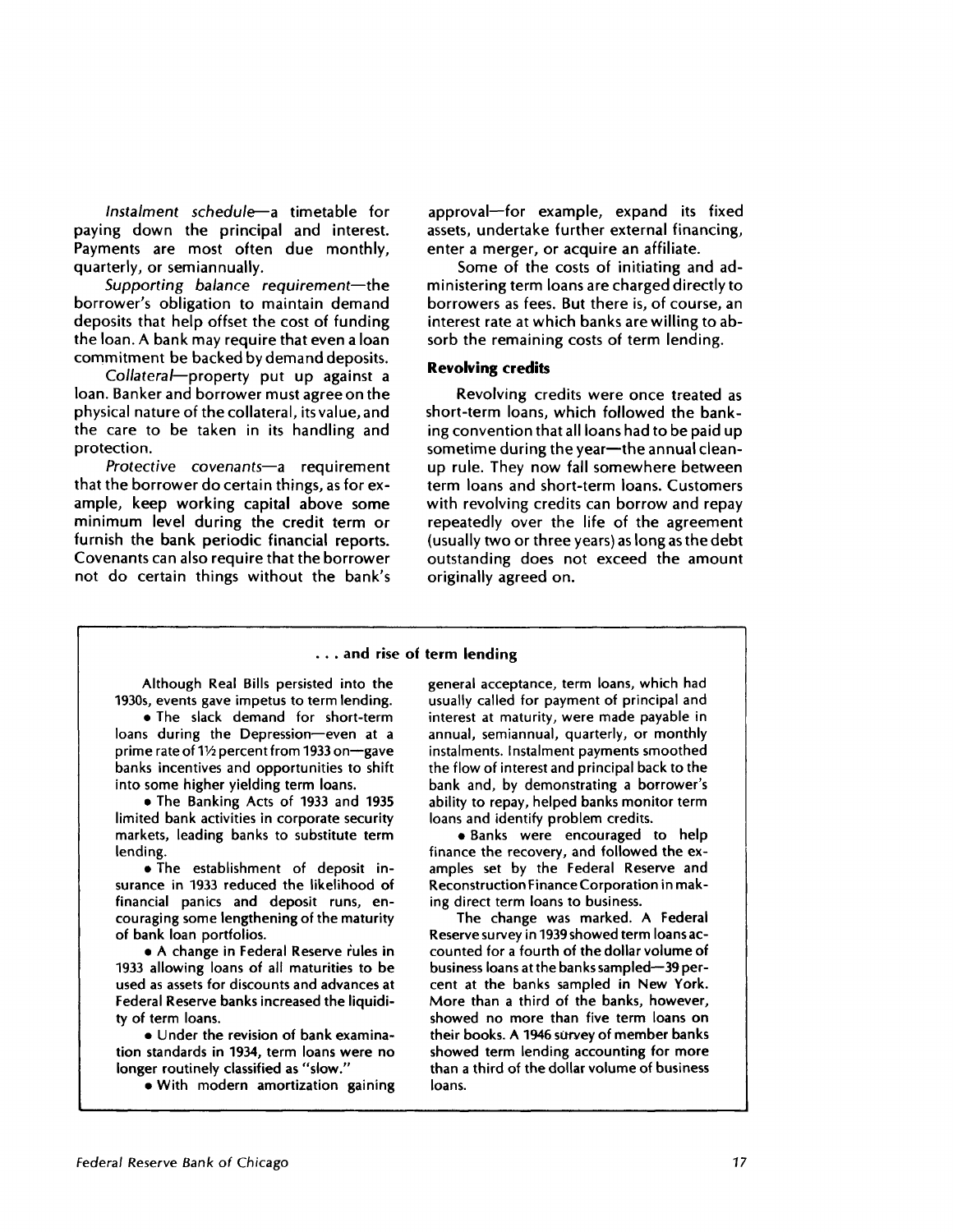As many banks have relaxed the clean-up rule, however, allowing continuous indebtedness, revolving credits often qualify now as an intermediate form of term lending. Some contracts, in fact, include conversion clauses that allow credits to continue as term loans when the revolving credit agreement expires. Under such contracts, the period of revolving credit is often viewed as the first years of a term loan.

# **Short-term and term loans as substitutes**

Distinctions between term and shortterm loans have sometimes been misleading. The most detailed survey of continuous indebtedness through renewal of short-term loans was conducted nearly 25 years ago in the Cleveland Federal Reserve District. The survey showed that half of the dollar holdings of short-term business loans outstanding at member banks in the district were obligations of borrowers continuously in debt to the same bank for at least two years. A fourth of the short-term credit was owed by businesses in debt to the same bank continuously for at least five years. Only 8 percent of this credit was to customers in debt to the same bank no longer than three months.

As long as loans are renewable, some borrowers with long-term financing needs might actually prefer short-term loans. Initiation costs are lower. And as the contracts are less detailed, they are less likely to put operating constraints on the borrower.

Continuous indebtedness of this kind may not be to the bank's advantage, however, especially if it has to renew credit to prevent a loan default or bolster future demand for loans or other bank services. The prospects of renewal requests increase uncertainties for the bank. A borrower may feel that the loan can be renewed. But the bank cannot be sure renewal will be requested. Even if a bank has done very well in predicting renewal requests and sorting out the loans it feels obligated to renew, this ability is a poor second for certain knowledge of the length of indebtedness agreed on when the credit was first made.

Short-term loan renewals can, of course, be appropriate at times, as for example, when the need for longer-term credit was not anticipated. But the flexibility of term loans nowadays reduces the need for renewals. The term loan itself can be written to capture one of the main advantages of short-term loan renewal—periodic adjustment in the interest rate. Floating rates substitute directly for the

# **Floating loan rates ...**

Banks have been devising alternatives to fixed-rate pricing of business loans for decades. Graduated rates on some term loans appeared in the late 1930s. This scheme, applying progressively higher rates to later years of maturity, did not provide floating rates, of course. Term premiums to be added to the loan rate for later years were set when the loan was originated. The loan rate did not move with market rates, and the bank had no influence on it over the life of the loan.

Floating rates came into use in the late 1940s, with the introduction of formulas involving the addition of a quarter of a percentage point or more to the Federal Reserve discount rate. Floating rates were not widely

used, however, as long as the discount rate and other rates remained fairly stable.

When the discount rate began changing more often in the early 1950s—and lagging hikes in the prime rate—banks switched the floating-rate base to the prime, a rate more closely reflecting market forces. Floating rate provisions, limited almost entirely to term loans, were not nearly as common as today.

The big change came in the mid-1960s, with the advent of modern bank liability management, growth of money-market funds, and more changes in short-term rates. Floating rates gave banks a way of making sure returns on outstanding loans—both long and short-term—moved with the costs of funds.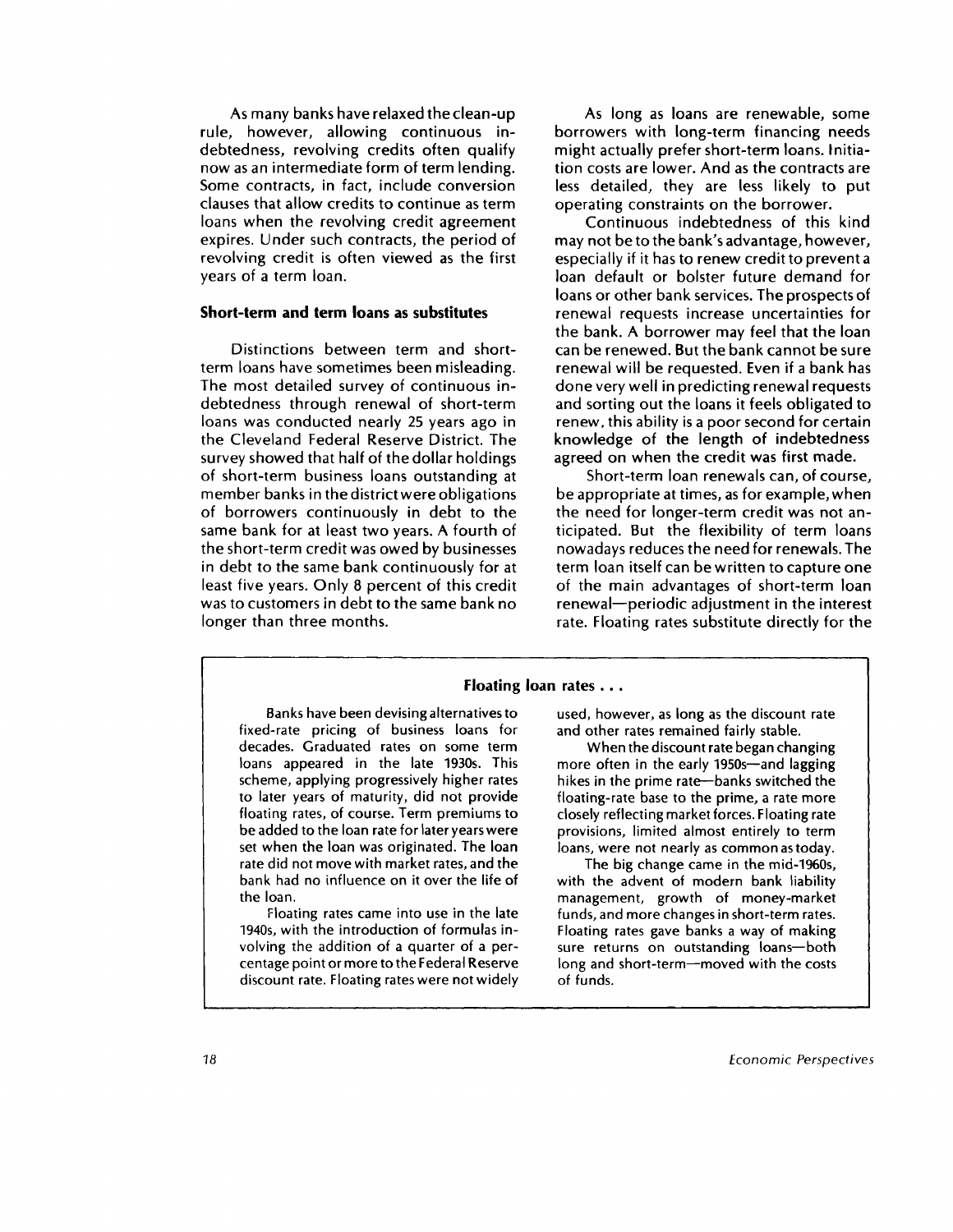#### . . . and the formulas for computing them

Essentially two types of prime-based formulas are used in calculating floating rates:

• Prime-plus. The more conventional of the two, this method calls for an add-on factor to adjust for default risk and provide a term premium for long-term credit. An example is the prime rate plus 2 percentage points—"prime *plus* 2."

• Times-prime. Becoming more common, this method calls for multiplication of the prime by a factor to adjust for credit risk and a term premium. An example is the prime multiplied by 1.2—"1.2 times prime."

With either example, a prime rate set initially at 10 percent results in a floating loan rate of 12 percent.

Differences follow, however, if the prime rate is any rate other than 10 percent. With reductions in the prime rate, floating rates based on times-prime pricing decline faster than plus-prime rates. And increments in the prime result in faster increases in times-prime rates than in plus-prime rates.

Suppose, for instance, that an initial 10 percent prime is hiked to 12 percent. The prime-plus-2 loan rate moves from 12 percent to 14. The 1.2-times-prime rate moves from 12 percent to 14.4. If the prime is lowered from 10 percent to 8, the plus-prime rate falls from 12 percent to 10, but the timesprime rate drops to 9.6 percent.

Banks sometimes combine the two methods. An example is 1.09 times the sum of prime plus 1 percentage point—a floating rate equal to 1.09 *times* the prime plus 1.09 percentage points. Again, if the prime rate is set initially at 10 percent, the combination method leads to about the same floating rate as the basic methods—for example, 1.09 times 10 percent plus 1.09 percentage points, or roughly 12 percent. Effects for the combination method at any other prime, however, are the same as times-prime pricing, given the same multiplicative factors in the formulas.

As times-prime rates vary more than plus-prime rates over the interest-rate cycle, they have greater implications for changing bank loan revenue and, therefore, total profits.

One of the main reasons for times-prime pricing is that when the prime rate is raised, bank costs of funding outstanding loans in interest-sensitive markets may go up faster than the prime. The greater-thanproportional increase in the loan rate from times-prime pricing helps compensate banks for lagged upward responses of the prime rate.

The drift away from compensating balances also helps explain the growing use of times-prime pricing. The trend toward higher loan rates and lower required demand-deposit balances has, in fact, been a major factor in the use of more complicated floating-rate formulas.

The idea is to raise the loan rate enough to offset the loss of loanable funds when compensating balance requirements are eased. But the cost to a bank of foregoing these balances varies over interest-rate and credit cycles. When credit demand rises and banks scramble for ever more costly money-market funds, earlier reductions in compensating balances become increasingly costly. If rates are adjusted by the times-prime formula, explicit reimbursement to the bank increases as the prime rate rises. That is, an escalating rate premium replaces the supporting deposit balances.

Against these advantages of floating rates must be set the main disadvantage—the greater variation in loan revenue over the credit cycle. The disadvantage of floating rates becomes most apparent when market rates are falling. If formula loan rates are geared to fall as fast as money market rates, or even faster, bank profit margins on outstanding loans can be squeezed. Banks can immunize part of their business-loan portfolios from movements in money-market rates and the prime by continuing to make fixed-rate loans to customers interested primarily in loan-rate certainty.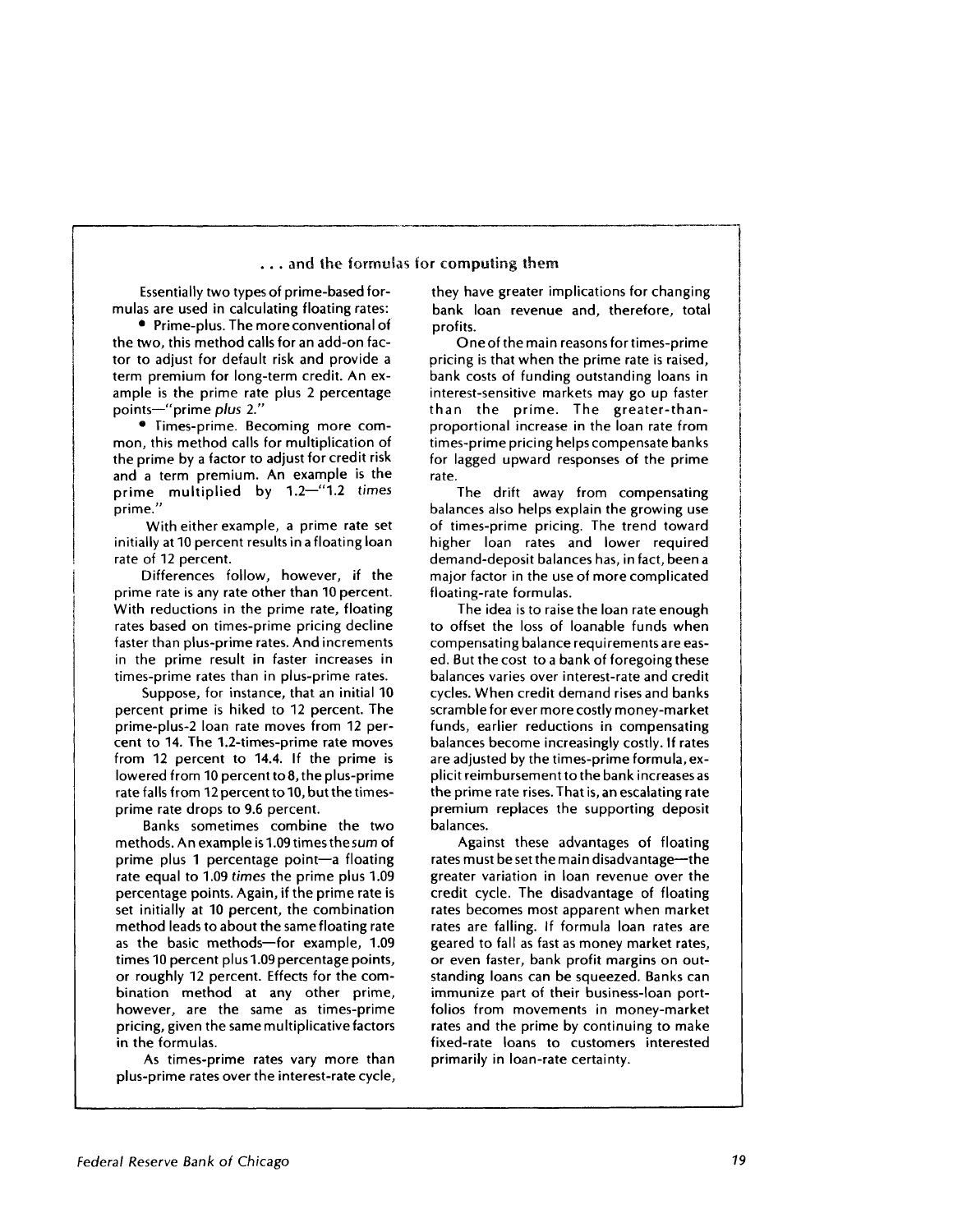privilege of banks to change the interest rate when a short-term loan is renegotiated at maturity.

Both bank and borrower find advantages in negotiating the *effective* maturity at the outset instead of a *nominal* maturity that can be renewed. Sure of the maturity of a loan, a bank can absorb some of the other risks elsewhere in a loan agreement or lower the average loan rate. Assured of credit for the full term, a borrower is spared the real (albeit sometimes small) risk that a renewal request might be denied.

#### **Loan commitments**

Loan commitments, once informal credit lines available to customers that kept adequate balances at a bank, are now more apt to be firm agreements laying out a bank's obligation to provide credit in the future (including the amount of the credit and the rate to be charged) and often the customer's obligation to pay fees on the credit availability. The change has come with the growth of both term loans and revolving credits and the greater use made of formal commitments for short-term lending.

The Federal Reserve Survey of Loan Commitments at Selected Large Banks for April 1979 showed \$68 billion outstanding in unused formal agreements. Of these unused formal commitments, 16 percent was for term loans, 71 percent was for revolving credits, and the remaining 13 percent was mostly for short-term credits. Loans that had been made under formal commitments totaled \$76 billion.

Despite the trend toward formalization of loan commitments, informal but confirmed lines of credit still accounted for much of the unused commitments. A total of \$95 billion in unused credit was available to business borrowers under informal but confirmed lines, compared with the \$68 billion in formal commitments. Use of informal lines was much less, however. Loans outstanding under confirmed lines amounted to \$29 billion, compared with the \$76 billion in loans that had been made under formal commitments.

## **Compensating balances**

Although many banks still require compensating (or supporting) balances, with the trend toward explicit pricing of bank services, less emphasis is put on these balances than in the past. As a result, required balances are being replaced in many cases by explicit fees and increases in lending rates.

Where demand-deposit balances are still used, the requirement is usually stated as an average deposit balance equal to a percentage of the loan or commitment. A typical requirement is an average balance of 15 percent of the loan. Another is 10 percent of the loan, plus 10 percent of the unused commitment-10 percent of the total commitment.

Negotiations sometimes result in higher requirements on the loan commitments than on the loans themselves. In other cases, balance requirements are set higher on loans than on commitments.

Pressure from a credit customer to shift the balance requirement one way or the other gives a bank some indication of how the commitment is to be used. If the borrower wants the balance requirement on the commitment reduced enough to have the loan requirement raised an equal amount, he clearly expects to make little use of the loan commitment—less than half of it on average. If he expected to use most of the commitment, he would want the opposite, with more of the balance requirement on the unused commitment.

#### **Loan prepayments**

Prepayment provisions in loan contracts spell out the penalty costs (premiums) charged for paying a loan before it matures. Until the 1960s, banks usually did not charge premiums when loans were paid off (or paid down) before maturity, provided the funds came from operating earnings or other internal sources. Although substantial premiums were often imposed on prepayments financed from other borrowing, especially from other banks, many banks in the 1950s actually encouraged prepayments from a firm's retained earnings.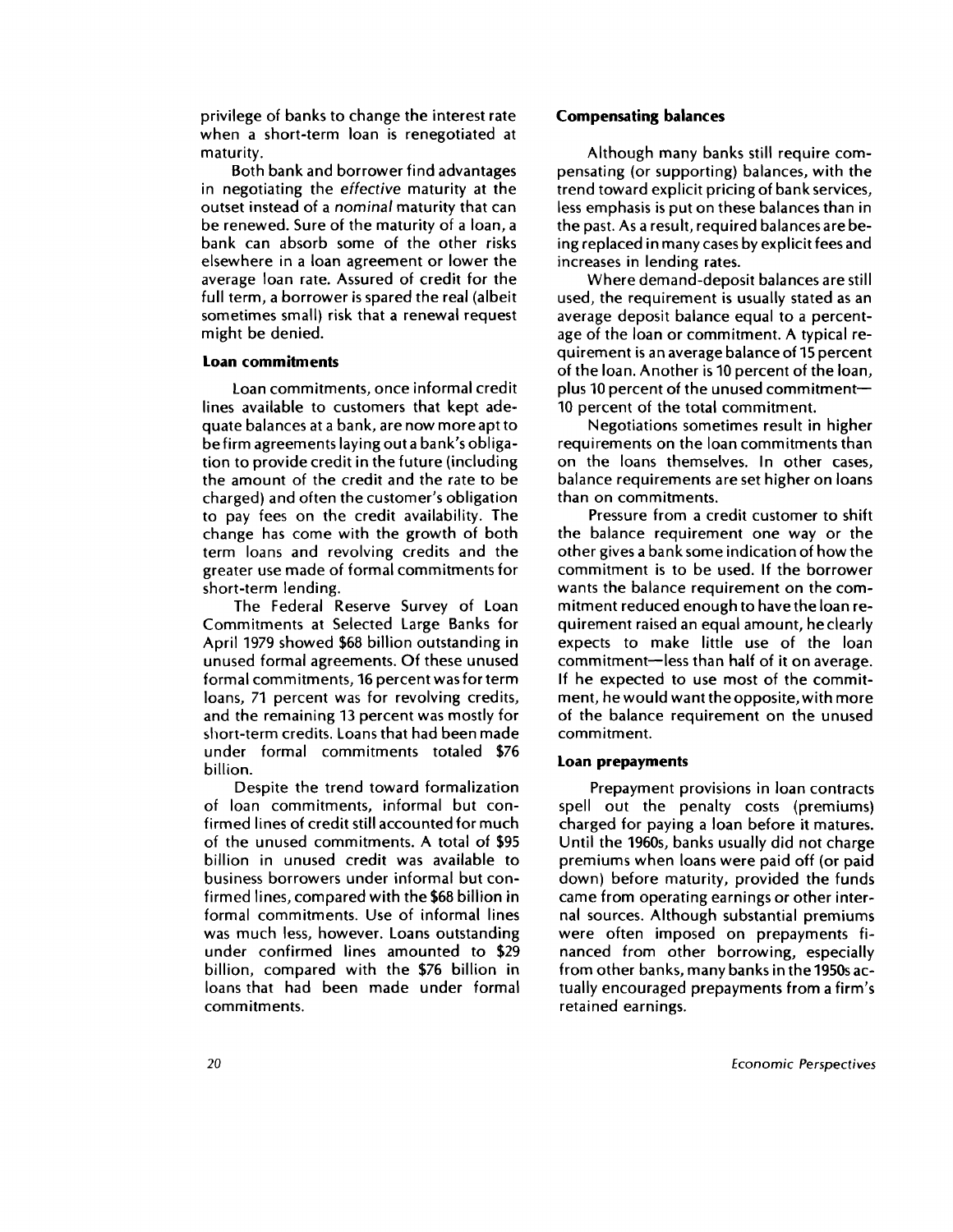

Banks today often impose substantial penalties on the prepayment of fixed-rate loans, the intentions being to hold borrowers to the full terms of their contracts in return for the banks' having to risk a rise in interest rates.

If term borrowers could prepay their loans at will, with no direct or implied costs, they would in effect control maturities. As banks could not be sure of the repayment dates, prime-setting decisions would have to be based on probable prepayments, with banks undoubtedly charging more to compensate for the uncertainty.

Prepayment of floating-rate loans is

seldom a problem. Borrowers have little incentive to prepay loans when the rates move with the costs of credit generally. Even if other interest rates fall a little faster than the floating rate, or rise a little slower, the substantial costs of originating other credit are apt to lock a customer into the existing loan.

Whether the rates are fixed or floating, then, most term loans run to maturity. And as a result, outstanding term loans are essentially immune to changes in the prime rate.

There are limits, of course, to the changes that can be made in prime rates. If floating rates went up too much or did not respond to drastic reductions in market rates, borrowers would stand the prepayment penalties and term loans outstanding would fall.

# **Secured loans**

Although large corporations with top credit

ratings routinely receive unsecured bank loans, many business borrowers have to post collateral. The amount of collateral and the type depend on the customer's credit rating, the size and maturity of the loan, and the purpose of the credit. Because of risk factors involved in some types of term credit, term loans are more apt to be secured than are short-term loans.

The most recent trend in secured bank lending is the kind of asset-based lending long handled by commercial finance companies. Large banks and their holding companies have become active in this specialized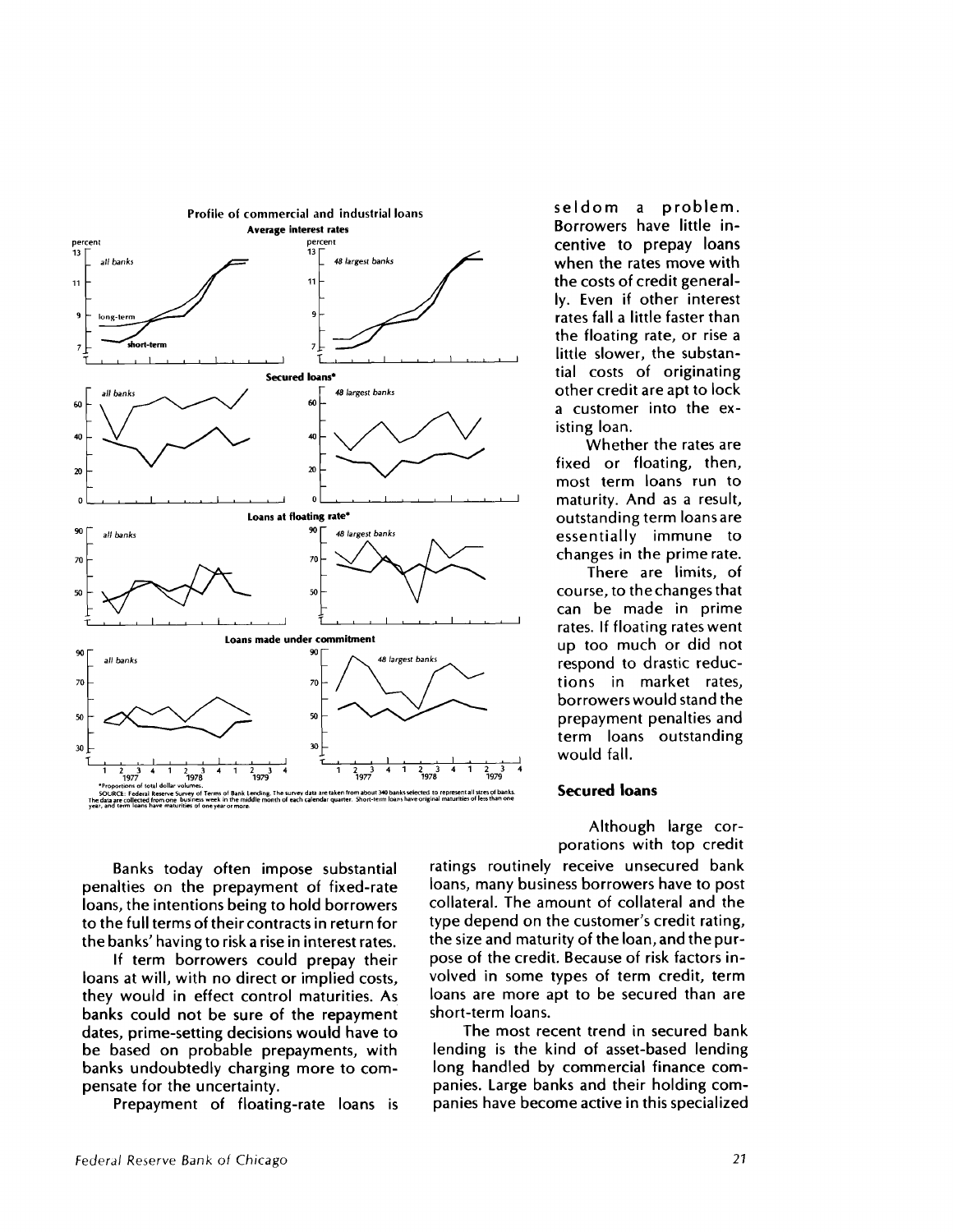form of secured lending by acquiring existing finance companies, establishing new commercial-finance affiliates, and restructuring their own lending policies for closer management and monitoring of the collateral behind secured loans. The inroads large banks have made into asset-based lending represent a competitive response—especially to attract small business borrowers—and awareness of the need for adequate collateralization as an adjunct to the riskbearing business of modern bank lending.

# **Recent pricing tactics**

When loan demand eases and moneymarket rates fall, large money-center banks come under pressure to lower their primerate quotations in an effort to attract more new business loan customers. This was the situation in 1976 and 1977. Because of floating-rate provisions in outstanding business loans, however, reductions in the prime rate aimed at bolstering new loans call for forfeitures of revenue on floating-rate loans already on the books. Bank concern over loss of this revenue can slow the lowering of the prime.

When two large banks in a money-center have significantly different proportions of their loan portfolios in floating-rate loans especially if the loans are priced by different formulas (see box)—the one with the larger proportion may well be at a disadvantage in lowering its prime. These interbank differences in floating-rate loans help to explain split-rate primes—different prime rates at various money-center banks.

Large banks have tried several loan pricing policies aimed at bolstering loan demand and at the same time protecting profit margins on outstanding loans. One policy, dating from the 1950s, specifies ranges in which floating rates can be revised, as for example, an initial loan rate of 6 percent with the rate floating from 4 percent to 8 percent.

Some banks redesigned the cap-rate feature a few years ago by offering floating rates that would not average more than an agreed-on rate over the life of the loan. Because these cap rates combined the borrowing advantages of both fixed rates and floating rates, they gained some customer acceptance in 1971 and 1972.

When open-market rates rose, in 1973 and 1974, however, pushing up funding costs, profit margins on outstanding cap-rate loans dwindled. **The** upper limit on average interest costs became a ceiling that made further rate increases impossible. Banks have paid little attention to this type loan since. They have also shown few inclinations to adopt minimum-rate features that would limit the decline in loan rates when the prime was lowered.

Another technique for bolstering loan demand while protecting bank loan income has been floating rates tied to base rates other than the prime. This pricing feature is often tailored to the needs (and competitive environment) of large multinational corporations with access to credit markets abroad.

One of the rates that moves somewhat independently of the regular prime rate quotations governing other floating rates is the London Interbank Offering Rate (LIBOR), a short-term European money-market rate. Although this is the most common formula rate for these loans, such U.S. money-market rates as the commercial paper rate and secondary certificate of deposit rate are also used. In some cases, large banks have revised their overseas lending policies to provide credit in the European market at rates tied either to their U.S. prime rate or to LIBOR, depending on the expected changes in the prime-LIBOR rate spread.

Business lending strategies refined at large banks during a time of rising interest rates will be tested when demand for loans eases and interest rates fall. As pressures build for banks to lower their prime rates from the above-15 percent levels of recent months, a large part of their current loan portfolios will still be on the books.

Banks have been preparing for an eventual downturn by diversifying their business loans, interspersing fixed-rate loans with loans written to various formula rates based